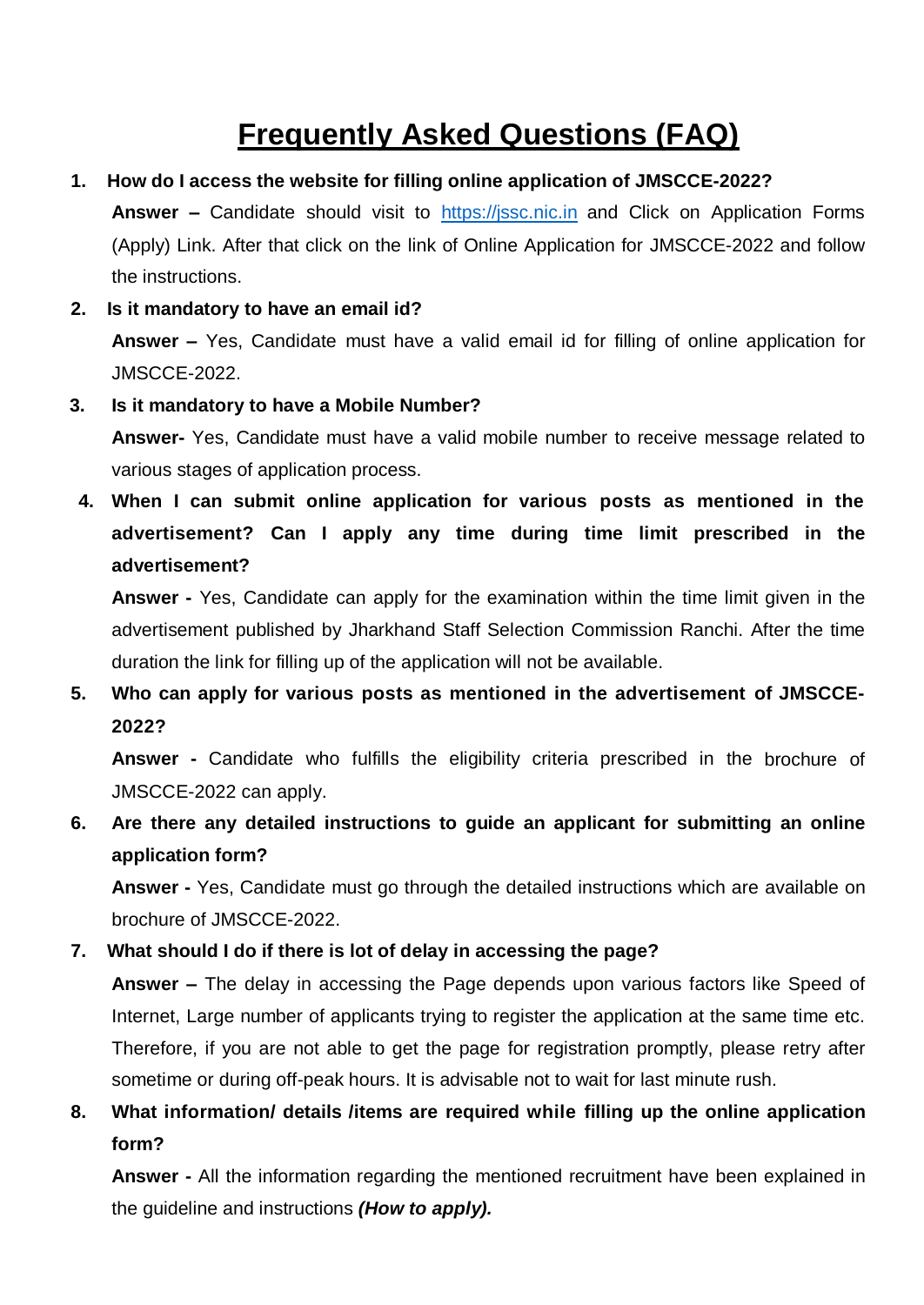#### **9. What is the procedure to pay the application fee for the examination?**

**Answer –** For payment of application fees candidate have only online mode. They can Pay online using any VISA/ MASTER Debit or Credit Card, Internet Banking, Pre Paid Card, Wallet, BHIM App issued by any Bank/Institutions through SBI Collect link <https://www.onlinesbi.sbi/sbicollect/icollecthome.htm> Or Offline Payment may be processed at any Branch of State Bank of India through the Pay-In-Slip (Challan) generated Online.

**10. I have just appeared in Matric (Qualifying education), am I eligible to apply? Answer –** Please go through the brochure of JMSCCE-2022 for details.

#### **11. My acknowledgment form is not generated, what should I do?**

**Answer –** Please check whether:-

- You have paid requisite application fees as per your category/eligibility for the post applied for.
- You have paid application fees online or through online generated Challan successfully.
- For any query you may contact through the below JSSC helpline numbers on any working day from **10.00AM to 06.00PM**
	- **a.** For Technical Assistance:**- +91- 9128589207, 9128589215**
	- **b.** For Payment Related Issue:**- +91-7759914622**
	- **c.** For Email :- **[helpdesk@jsscjharkhand.com](mailto:helpdesk@jsscjharkhand.com)**
- **12. I have made a typing mistake while filling up online application form, what should I do?**

**Answer–** Candidate will not be able to change Name, Date of Birth, Email id and Mobile Number once submitted. So Candidate are advised to fill the Online Application Form carefully. Other than above given data Candidate will be given one time chance to make modification.

**13. I have successfully submitted the online application form, should I send the print out of the application to Jharkhand Staff Selection Commission, Ranchi by post? Answer -** No, once the Candidate has successfully submitted the application form through online mode there is no need of sending its print out to Jharkhand Staff Selection Commission, Ranchi. However, it is strongly advised that the Candidate should keep a hard copy of his /her application for his/her own record and for future communication.

## **14. What should be the background color of the Signature?**

**Answer -** Signature must be done in Blue/Black ink on white paper (background).

### **15. In which format the scanned photograph and signature should be given? Answer -** The images of the photograph and signature should be scanned in .jpg format only.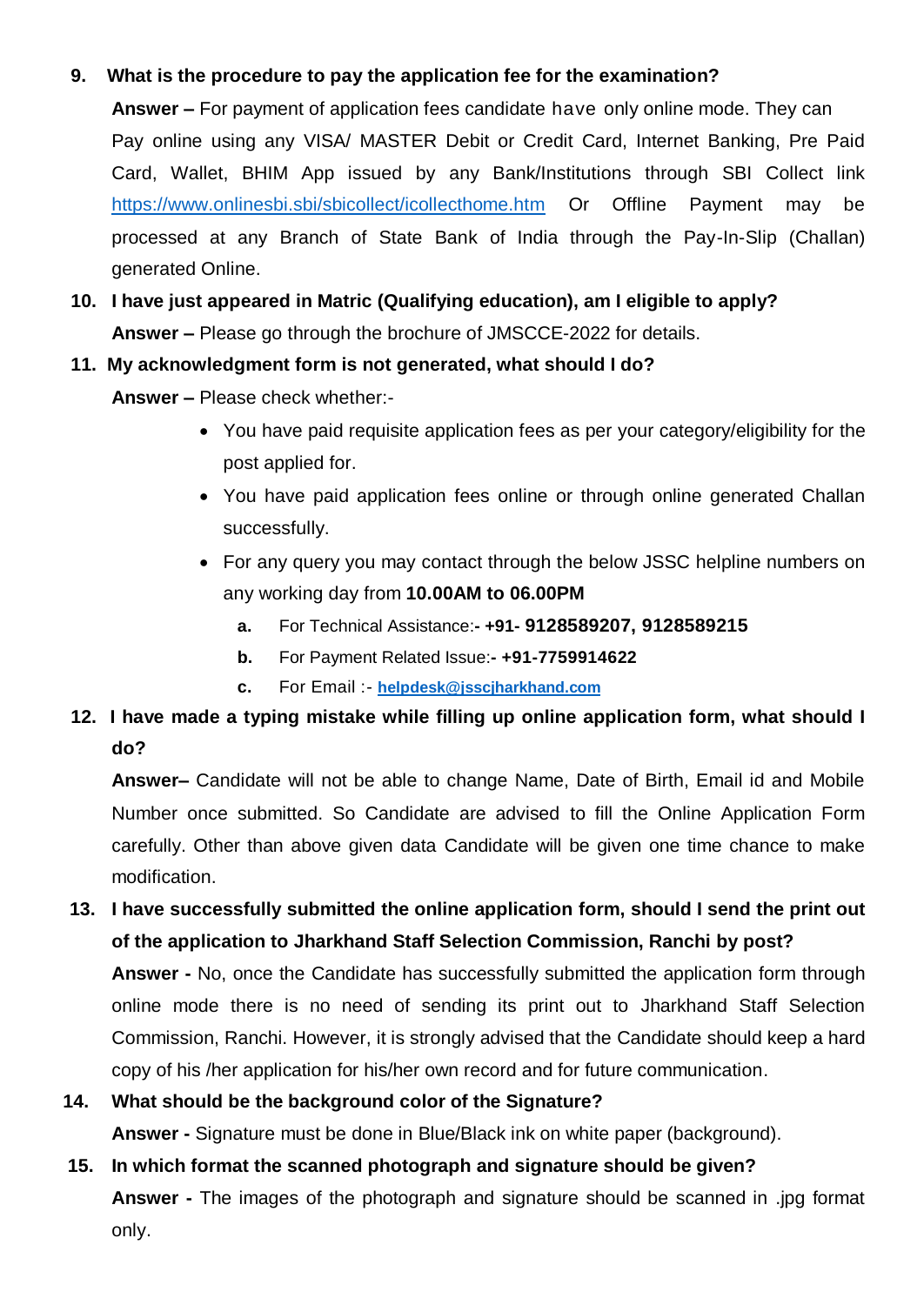#### **16. What should be the size of the scanned photograph and signature?**

**Answer -** Allowed sizes are as follows:-

- i. Photograph Size 20 KB to 50 KB
- ii. Signature Size 10 KB to 20 KB

#### **17. If the Photograph is not of the proper pixel size given, then how to convert it?**

**Answer -** Use any free image editing software such as MS Paint. To delete the unnecessary print area, use the CROP option after selecting the Image. To resize to proper pixel size use the resize option.

#### **18. How do I upload my signature/photograph?**

**Answer -** The scanned photograph and signature in the format and the specification which has already been explained above is to be uploaded.

#### **19. How do I know that my application is registered/successfully submitted?**

**Answer -** On successful registration you will get ane-mail and a SMS to your e-mail id and contact number provided while registration and after successful submission you will get access to printout your registration slip.

#### **20. I did not receive the e-mail intimation for registration of my application?**

**Answer -** If your e-mail id is correct you must receive the mail from system. However, if you didn't receive an e-mail then you should re-check e-mail id mentioned in the registration process is correct or not, if entered e-mail id is correct then check the same in spam box, sometimes system generated e-mail may be stored in the spam section.

#### **21. I got an error message after submission of application form online?**

**Answer -** This may mean that the application has not been submitted successfully and you are required to apply afresh.

### **22. After filling up the complete form, I got Blank Screen / Internet got disconnected / my PC closed / hanged / shutdown. Is my application saved / registered?**

**Answer -** On completion of application form Registration Number is generated by the system. If the same has not been generated and you are disconnected midway due to any reason, you have to enter the details of application afresh.

### **23. Can the applicant go for multiple registrations for the same examination? What will be status of his candidature if he/she has successfully submitted more than one application?**

**Answer -** The Candidates are advised to submit only single application; However if due to any unavoidable situation, if Candidate submits another/multiple applications, Candidate must ensure that application is complete in all respects like applicant's details, photograph, signature, fee etc. Candidates who are submitting multiple applications should note that all the applications shall be entertained and application fee paid against registration shall not be adjusted and refunded.